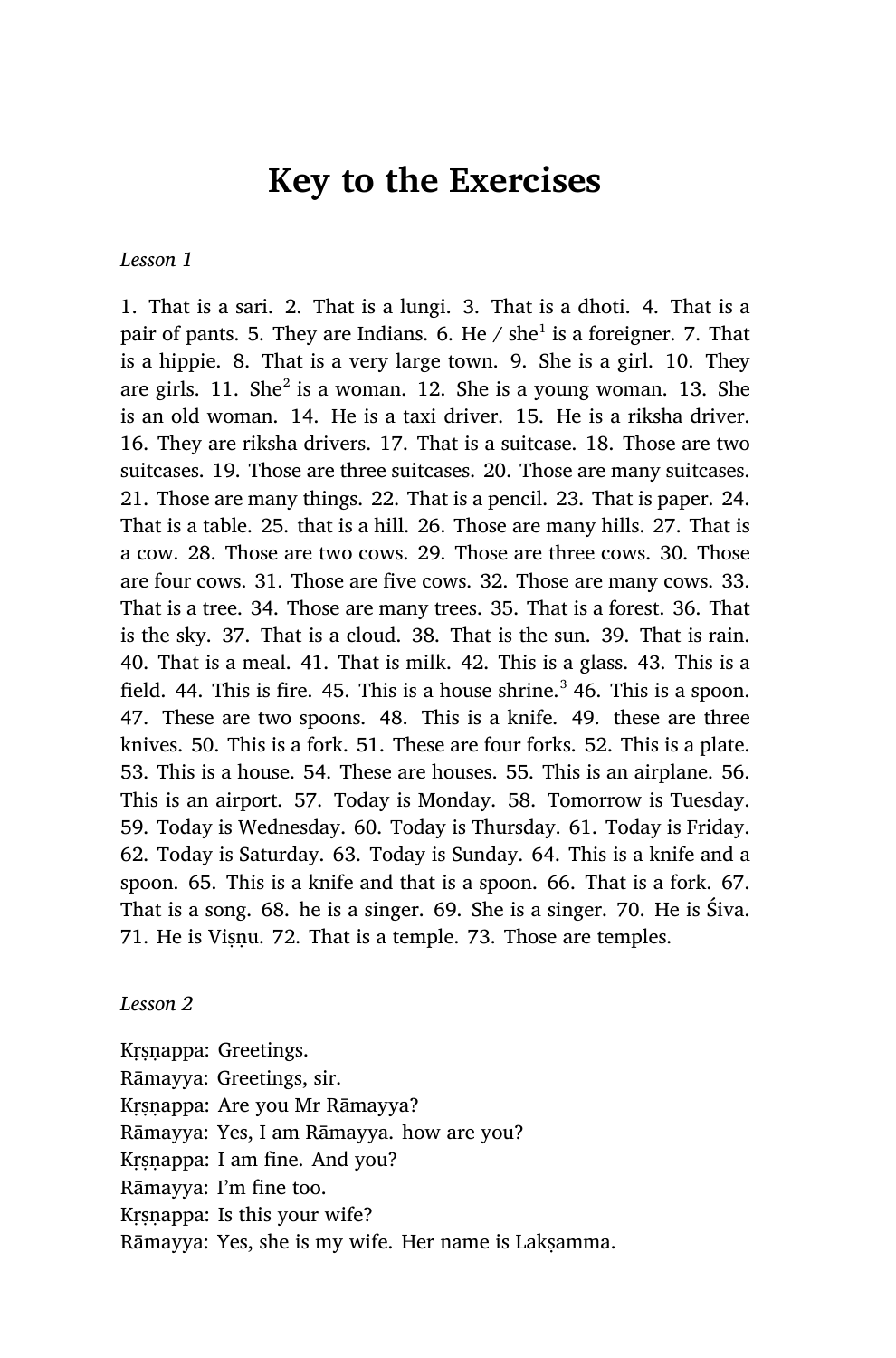Kṛṣṇappa: Greetings, is your name Lakṣmi?

Lakṣamma: No, my name is Lakṣamma.

Krsnappa: Oh, please excuse me, Mrs Laksamma. How are you?

Laksamma: I'm very fine. How are you?

Krsnappa: I am fine. Is this your house?

Rāmayya: Yes, this is our house.

Krsnappa: Very nice. Please excuse me, there is my bus. May I take leave?.<sup>4</sup>

Rāmayya: Yes, by all means.<sup>5</sup> Goodbye.

Kṛṣṇappa: Goodbye. Till next time.

*Lesson 3*

ಅದು ಮರ, ಅವು ಮರಗಳು; ಅದು ಕುರ್ಚಿ, ಅವು ಕುರ್ಚಿಗಳು; ಅದು ಮೇಜು, ಅವು ಮೇಜುಗಳು; ಅದು (ಅವಳು)್ ಹುಡುಗಿ, ಅವು (ಅವರು) ಹುಡುಗಿಯರು; ಅವನು ಪುರೋಹಿತ,7 ಅವರು ಪುರೋಹಿತರು; ಅದು (ಅವಳು) ವಿದ್ಯಾರ್ಥಿನಿ, ಅವು (ಅವರು) ವಿದ್ಯಾರ್ಥಿನಿಯರು; ಅದು ಹಕ್ಕಿ, ಅವು ಹಕ್ಕಿಗಳು; ಅದು ಹಸು, ಅವು ಹಸುಗಳು; ಅವರು ಮಹಿಳೆ, ಅವರು ಮಹಿಳೆಯರು; ಅದು ಚಾವಿ, ಅವು ಚಾವಿಗಳು; ಅವನು ಮನುಷ್ಯ,ೆ ಅವರು ಮನುಷ್ಯರು; ಅದು ಕಣ್ಣು, ಅವು ಕಣ್ಣು-ಗಳು; ಅದು ಕಿವಿ, ಅವು ಕಿವಿಗಳು; ಅದು ಕ್ಶೆ, ಅವು ಕೈಗಳು; ಅದು ರಸ್ತೆ, ಅವು ರಸ್ತೆಗಳು; ಅವರು ಅಕ್ಕ, ಅವರು ಅಕ್ಕಂದಿರು; ಅದು ಇಲಿ, ಅವು ಇಲಿಗಳು; ಅದು ನೊಣ, ಅವು ನೊಣಗಳು; ಅದು (ಅವನು) ವಿದ್ಯಾರ್ಥಿ, ಅವು (ಅವರು) ವಿದ್ಯಾರ್ಥಿಗಳು; ಅದು (ಅವಳು) ಹೆಂಗಸು, ಅವು (ಅವರು) ಹೆಂಗಸರು; ಅದು ನಿಘಂಟು, ಅವು ನಿಘಂಟುಗಳು; ಅದು ಪುಟ, ಅವು ಪುಟಗಳು; ಅದು ಬಟ್ಟೆ, ಅವು ಬಟ್ಟೆಗಳು; ಅದು ಚೀಲ, ಅವು ಚೀಲಗಳು; ಅದು ದೇಶ, ಅವು ದೇಶಗಳು; ಅವನು ಸ್ನೇಹಿತ, ಅವರು ಸ್ನೇಹಿತರು; ಅವಳು ಸ್ನೇಹಿತೆ, ಅವರು ಸ್ನೇಹಿತೆಯರು.

# *Lesson 4*

1. This is the door of my house. 2. That is the horn of a cow. 3. The tip of the horn is not sharp. 4. My book is there. 5. The colour of the book is red. 6. The colour of your books is yellow. 7. Their colour is not red. 8. Red and yellow are different.<sup>9</sup> 9. Their book is black. 10. Are there [any] green-coloured books? 11. The colour of your basket is not nice. 12. The colour of my wife's *sīre* is red. 13. My friends's shop is a textile shop.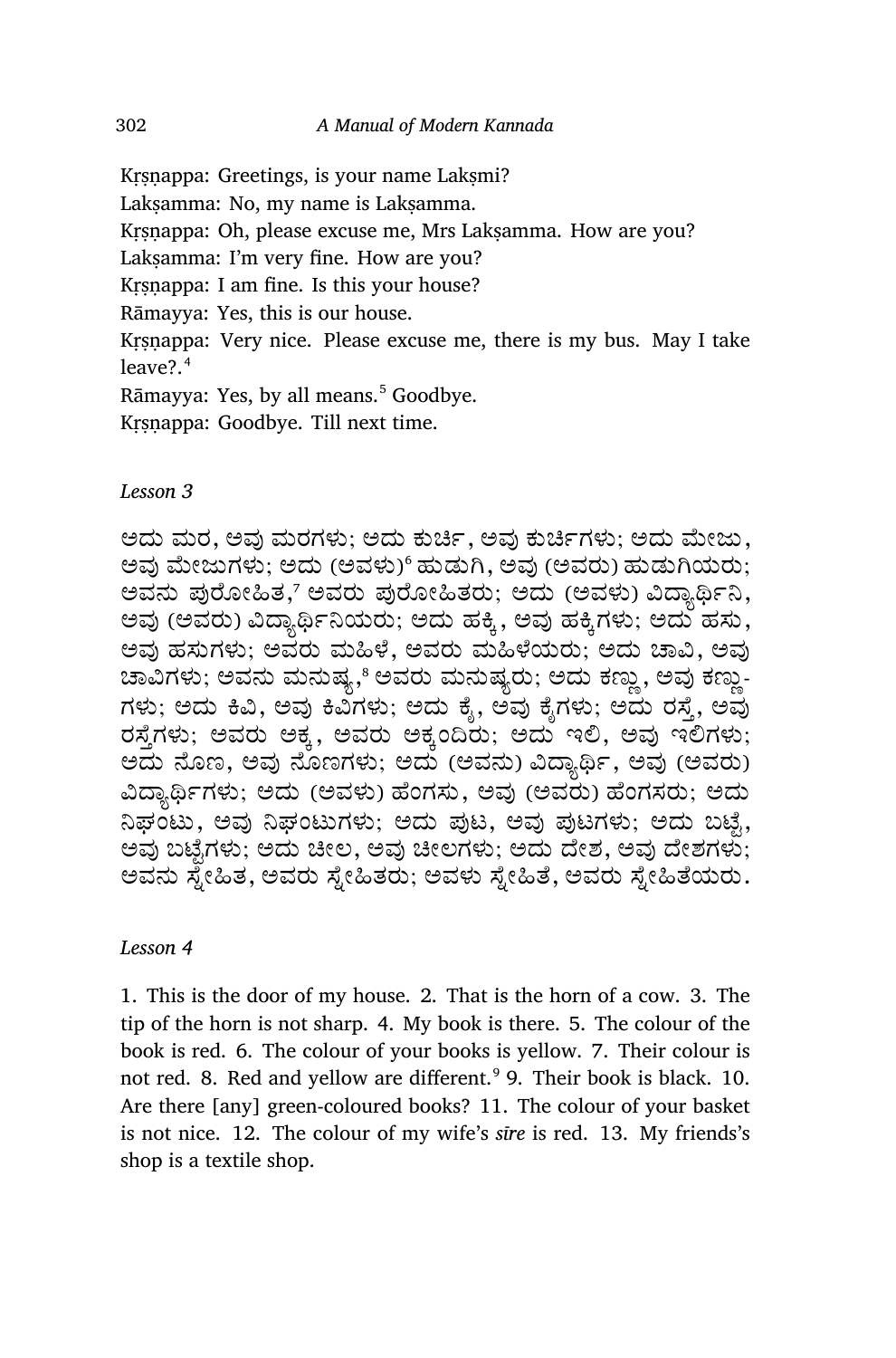#### *Lesson 5*

1. I go. 2. I am not going. 3. They call. 4. We read. 5. You laugh. 6. We do not laugh. 7. He called. 8. They will call. 9. You call. 10. You fall. 11. You called. 12. We jumped. 13. You do not jump. 14. It (that) jumps. 15. She will jump. 16. I jump. 17. He struck. 18. She will strike. 19. We will not strike.

#### *Lesson 6*

1. Read that book! 2. Look at me! 3. Run! 4. Hit the dog! 5. Bring that! 6. Call him! 7. Shall I call? 8. Let's write a letter. 9. They should write a letter. 10. Let's go. 11. He should go. 12. Read this! 13. Write your name!

#### *Lesson 7*

1. They<sup>10</sup> gave me money. 2. They gave us a meal. 3. You gave them a letter. 4. Give me money! 5. They told us a story. 6. We will tell you a story. 7. Will you tell us a story?<sup>11</sup> 8. I will tell it to you.<sup>12</sup> 9. They gave me a house. 10. To whom did they tell the story? 11. Who gave you the fruit? 12. They caused (lit. 'gave') me great trouble. 13. Where did you do this work? 14. Where is that book? 15. Will you give it to me? 16. Will you tell me the truth?

#### *Lesson 8*

1. I bring fruit from the house. 2. Now they came from the town. 3. This I brought from the city. 4. They brought very good things from the shop. 5. They came to our city from another country. 6. Many people come from that direction. 7. They wrote this with a pencil. 8. They did this work with difficulty. 9. They cooked for us. 10. Behind the door there is a room. 11. In the basket lies (is) fruit. 12. They are inside the house. 13. There is fruit on the table. 14. There is a dog under the table. 15. There is a tree behind the house. 16. There is no tree in front of the house. 17. There are birds in the trees. 18. There are birds also on top of the house. 19. There are no birds behind the house. 20. I see birds in the room. 21. They place water on the table. 22. Where is Gaṇēśa? 23. He is inside the house.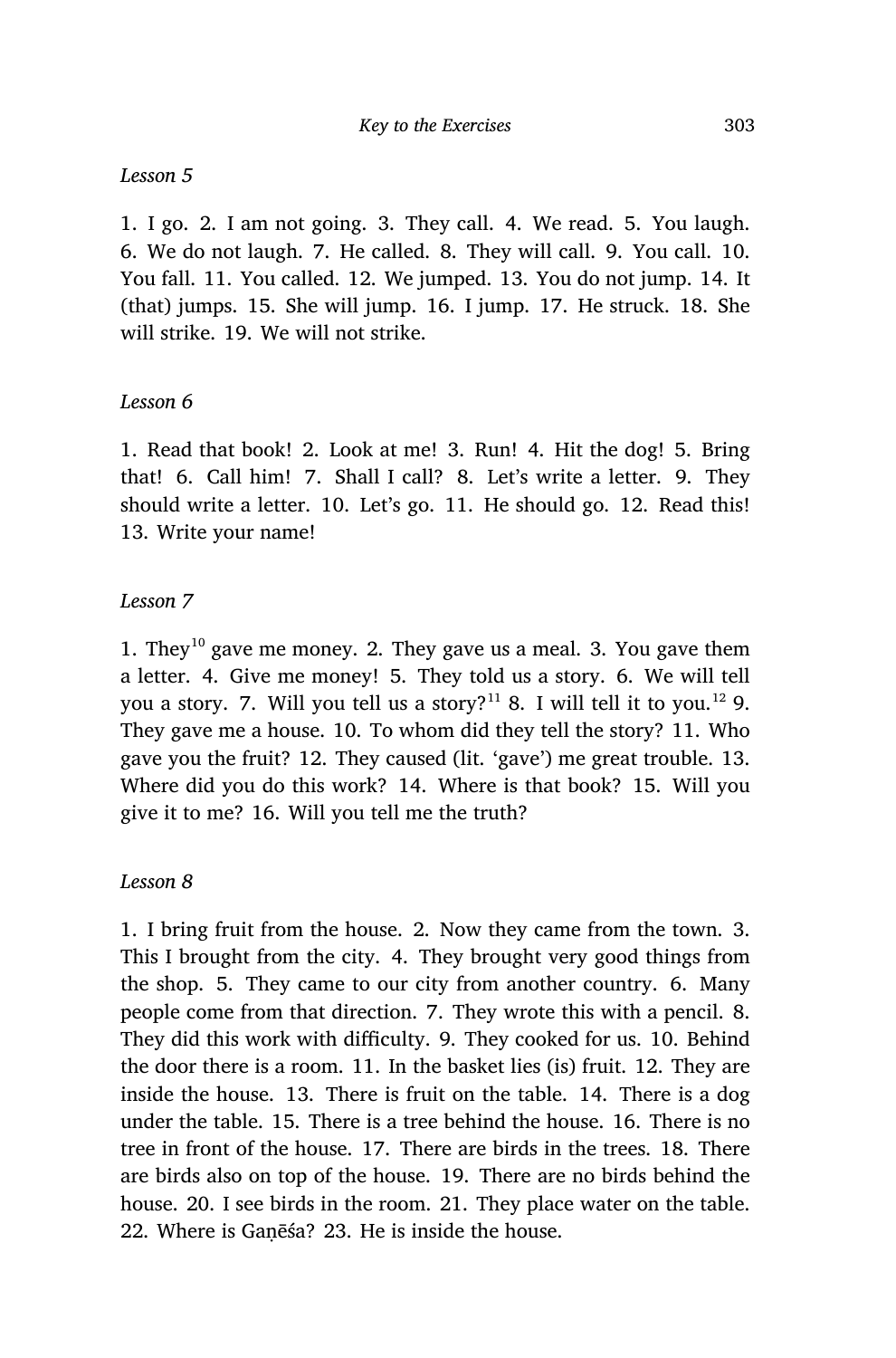#### Lesson 9

1. Would you like some tea? 2. No, I don't [want any]. 3. What do they want? 4. They would like some coffee. 5. There is no coffee. 6. What else is there?<sup>13</sup> 7. There's milk and buttermilk. 8. Don't you want (need) any meal? 9. I also want (need) a meal. 10. On the table there is a plate. 11. That is no plate, that's a banana leaf. 12. That is a different kind of plate. 13. I don't want a leaf, I want a plate.

# Lesson 10

Exercise 1

1. That is a beautiful colour. 2. I like that. 3. Are there any colours that you like? 4. I don't like that bad book. 5. They ask difficult questions. 6. Do you like bad books? 7. I like useful things. 8. Is your bag black or red? 9. Your bag is blue, isn't it? 10. In that room there are heavy chairs. 11. This man does important work. 12. In the street, little birds play. 13. This chair isn't heavy, is it? 14. She likes red flowers. 15. On my table there is a very heavy book. 16. They will come in a beautiful car. 17. They do complicated bits of work in that big house. 18. My sister's house is in a distant town. 19. Why do you make such disgusting noise?

Exercise 2

೧. ಈ ಮನುಷ್ಯ ಅಸಹ್ಯ. ೨. ಅವನ<sup>14</sup> ಸುಂದರವಾದ ಮನೆ ಅಲ್ಲಿದೆ. ೩. ಇಲ್ಲಿ ಹಳದಿ ಹೂಗಳಿಲ್ಲ. ೪. ಅವನು ಭಾರವಾದ ಮೇಜುಗಳನ್ನು ತಂದ. ೫. ಆ ಕುರ್ಚಿ ಭಾರವಲ್ಲ. ೬. ಇದು ಒಳ್ಳೆಯ ಪುಸ್ತಕ. ೭. ಅದು ನಿಮ್ಮ ಪುಸ್ತಕವೋ ? ೮. ಅಲ್ಲಿ ಏಕೆ ಹಸಿರಾದ ಕುರ್ಚಿ ಇದೆ ? ೯. ನನ್ನ ಚೀಲ ಅವನ ಕುರ್ಚಿಯ ಮೇಲೆ ಇದೆ. ೧೦. ಅಂಗಡಿಯಲ್ಲಿ ಒಳ್ಳೆಯ ಪುಸ್ತಕಗಳು ಇವೆ.

# Lesson 12

1. Ganesa! Have you gone home? 2. He was tired and went to sleep. 3. That girl sang elegantly. 4. That boy spoke coarsely. 5. He scolded me badly and went away. 6. She saw that and laughed happily. 7. Read this lesson and ask questions. 8. The neighbours went on travel yesterday and will return next month. 9. Did he really say so? 10. Try hard and read these sentences. 11. Please speak a bit quickly. 12. He speaks loudly. 13. Here a mouse descends.<sup>15</sup>

304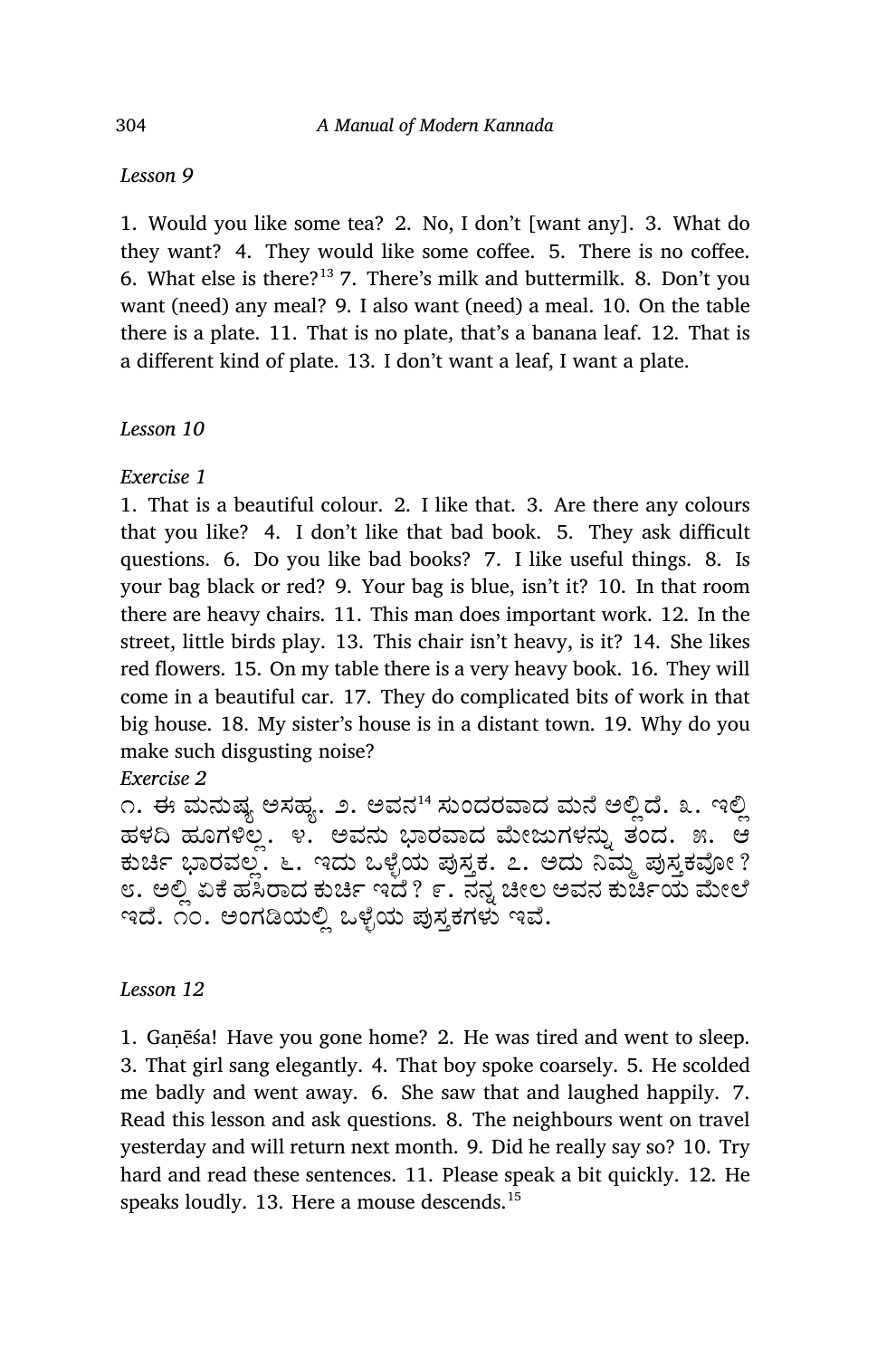# *Lesson 13*

1. He wrote strange stories and had them published.<sup>16</sup> 2. I will not do so, that is very bad; I will also not make [anybody] do so. 3. The teacher sent for $17$  those other boys. 4. How do you explain this story? 5. Please excuse [me]. 6. I will try that.

# *Lesson 14*

1. The matter about which we spoke is important. 2. Many people came to the conference in which you participated. 3. The music we are listening to is nice. 4. For whom is the letter that you are writing? 5. The lesson which the teacher taught is very complicated. 6. The town where my child grew up is beautiful. 7. There is much shade in the spot where the priest lay down to rest. 8. Tomorrow, the words which I really spoke will not be in the paper in which you read the news. 9. As they said, good fruits are found here. 10. I got no answer to the question I asked. 11. He told about the work he had done with great pride (or: 'with great pride he spoke about the work he had done'<sup>18</sup>). 12. What you said is nice. 13. I became angry because of what my [younger] brother said. 14. The one who went to the library is my [younger] brother. 15. I am a librarian, I help those who come to the library.

# *Lesson 15*

1. Don't go there. 2. I want to eat (have a meal). 3. Now they must come. 4. We want to drink a bit of milk. 5. I don't want to eat meat. 6. Liquor is forbidden here. 7. Don't say that. 8. They go to Goa to drink liquor. 9. Eating meat is bad for [one's] health. 10. I have a great desire to listen to your story. 11. I will not speak loudly. 12. They will not come there. 13. They have not come there. 14. Didn't you come there? 15. Excuse me. 16. I did not see it, but they did. 17. My wife (or: husband) has not read so many good books.<sup>19</sup> 18. They went to a non-vegetarian restaurant and did not have a meal. 19. The picture that is on the wall in their house is beautiful.

# *Lesson 16*

1. I have heard that they will come today. 2. They said that they do not want that. 3. I thought that neither you nor I need that. 4. Did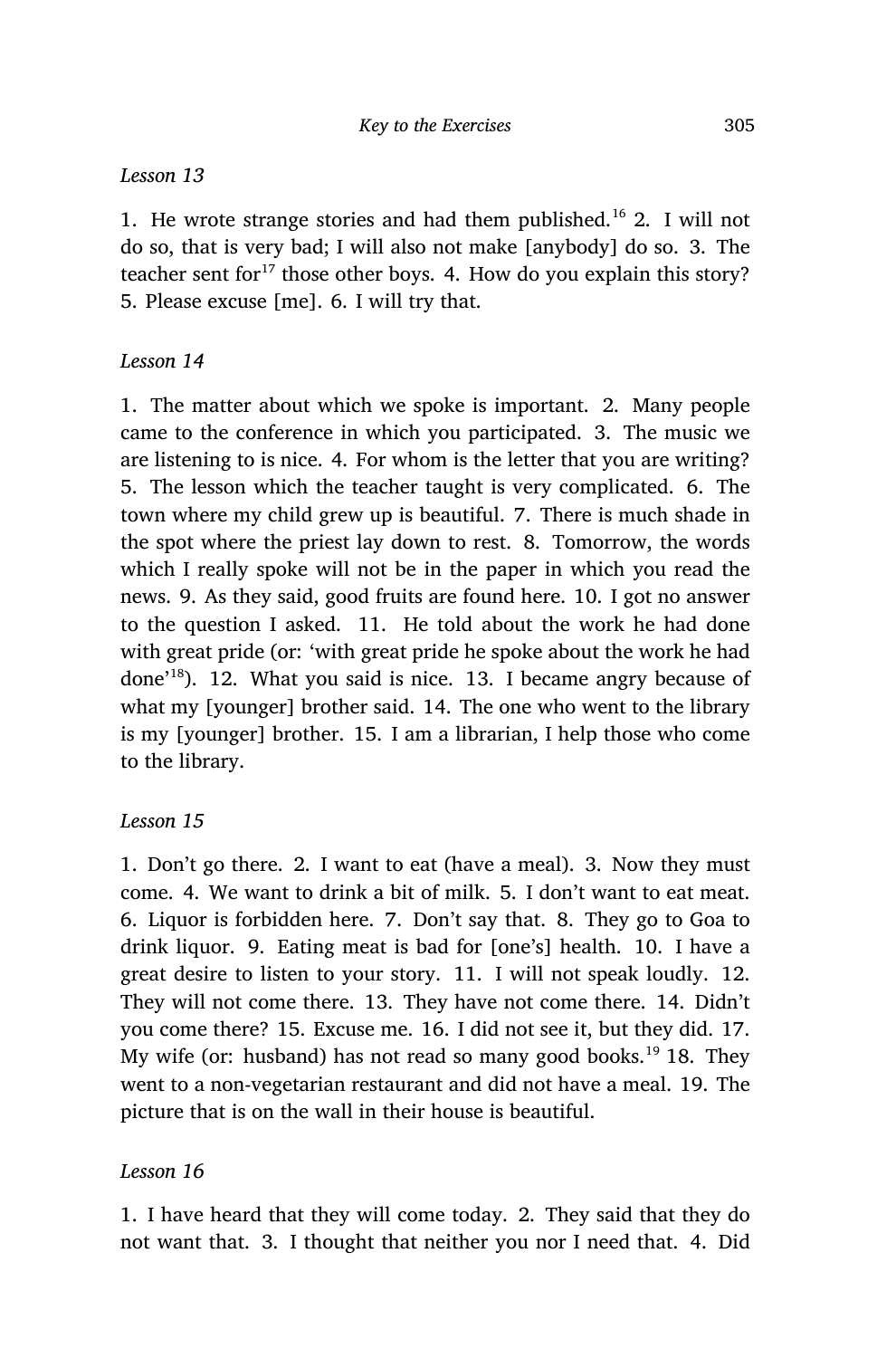you ask whether it is easy or difficult to come here? 5. No, I asked whether it is easy to come. 6. They said that it is difficult to do the work in that way. 7. I have heard that the book which you read is very good. 8. I do not know whether I need this or not. 9. After he said 'yes, I'll do that', he has done nothing. 10. There is no reason why he did not do that.

#### *Lesson 18*

1. If you come today, we can go to Mysore together. 2. Although the teachers do their work well, sometimes the lesson is not learnt properly. 3. When we came for the meal, nothing had remained. 4. I will not do that work in the manner in which they have done it. 5. If you look at it that way, this is really not difficult. 6. My house is where that car turned to the right. 7. If you write, they will be very happy. 8. If you drink too much coffee, you will not sleep. 9. Although I drank coffee, I slept well. 10. If you finish the work soon which you must do, you may go to the movies. 11. If you want to, you can go; I will not come, because I have a severe headache.

#### *Notes*

 $<sup>1</sup>$  Gender is not indicated in the polite, honorific plural.</sup>

<sup>2</sup> Honorific plural.

 $3\,$  A small room, or a corner of a room, reserved for religious rituals of the family, common in many Hindu and Jaina households.

<sup>4</sup> This is of course a free, idiomatic translation. Literally: 'Shall I come?'

<sup>5</sup> Also this is a free and idiomatic translation, fitting the situation. Literally: 'Please come.'

<sup>6</sup> Here one can either say ಅದು *adu* or ಅವಳು *avaḷu,* with a different intention, just as in English one can say 'that is a girl' or 'she is a girl'. In the first case one indicates an unknown object and identifies it as 'girl', in the second case one has already identified the object as a person and then further identifies her as a 'girl'.

 $<sup>7</sup>$  Normally one would always respectfully speak about a priest (who is a so-</sup> cially respected person) in the plural: ಅವರು ಪYೋįತರು *avaru purōhitaru* could then either mean 'he is a priest' or 'they are priests', depending on the context. Only if there is no reason for expressed respect (e.g., if a parent is speaking about a son who has become a priest, or someone speaks about